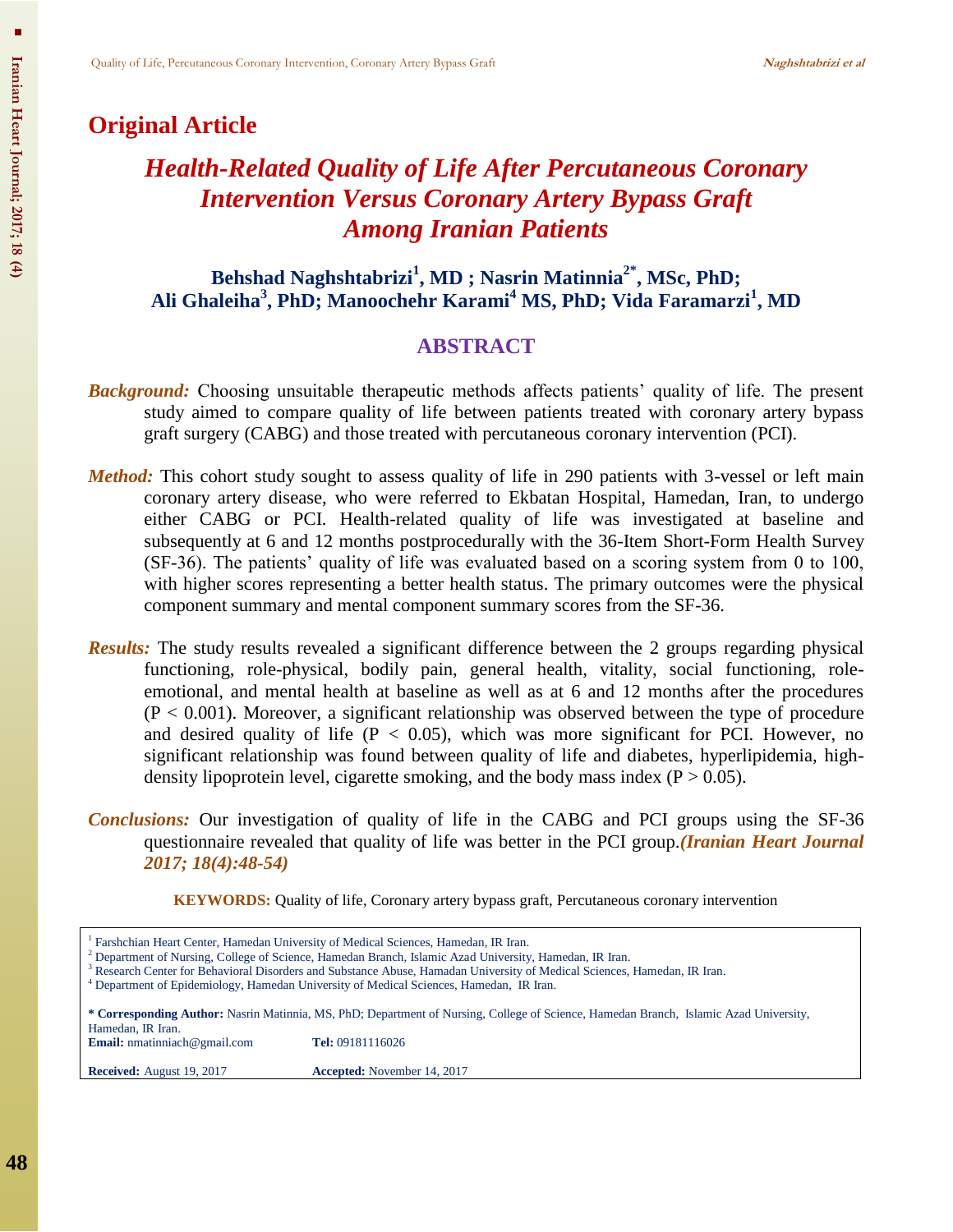L **Iranian Heart Journal; 2017; 18** Iranian Heart Journal; 2017; 18 (4)

n 2010, cardiovascular diseases caused an estimated 16 million deaths and led to 293 million disability-adjusted life-years lost.<sup>1</sup> In 2010, cardiovascular diseases caused an estimated 16 million deaths and led to 293 million disability-adjusted life-years lost.<sup>1</sup> Consequently, these diseases imposed a large number of problems on patients and inflicted high costs on societies the world over. To date, different invasive methods such as coronary artery bypass graft surgery (CABG) and percutaneous coronary intervention have been used to treat coronary artery disease.  $2$  Several studies have shown similar mortality rates after PCI and CABG; however, their results have also demonstrated that the patients who underwent PCI experienced more recurrent chest pain necessitating re-intervention. In some patients, physicians cannot find a clear advantage for either CABG or PCI, and revascularization procedures are based solely upon technical aspects and procedural risks. Still, it seems that ischemia is more completely eliminated with surgery, and patients may derive a greater health-related quality of life (HRQL) through CABG than through PCI. In the pre-stent era, multiple studies that compared CABG to balloon angioplasty and evaluated HRQL showed that CABG patients had more improvement in HRQL scores.  $3-5$  On the other hand, AWESOME reported similar 6-month HRQL for PCI and CABG. <sup>6</sup> Overall, patients' postprocedural quality of life—including physical functioning—should be an equally important consideration in the decision-making process. Consequently, it is important to compare HRQL outcomes after PCI with those following CABG because any significant difference may influence the choice of the revascularization procedure. Currently, however, limited data are available to describe patients' health status after either revascularization technique, and these studies have had conflicting results. Thus, clinicians are unable to incorporate this information when recommending a treatment strategy to their patients.<sup>7,8</sup>

Up to now, some researchers have compared PCI and CABG and indicated significant

advantages for CABG compared to PCI. The prevalence of coronary artery disease is on the rise in Iran; this increase has impacted patients' lives functionally, mentally, and socially. Opting for unsuitable therapeutic methods imposes a heavy financial burden on both individuals and the health-care system, affects patients' quality of life, and significantly lowers their efficiency. Thus, it seems that paying sufficient heed to patients' quality of life after therapeutic interventions (PCI/CABG) and choosing suitable therapeutic methods have prompt effects in terms of improving patients' survival and quality of life. If the type of the therapeutic method is effective in individuals' quality of life, the appropriate selection of the type of procedure is of great importance too. To our knowledge, no studies have thus far compared quality of life changes pertaining to PCI and CABG in Iran. Therefore, in the current study we aimed to investigate this issue in the Iranian province of Hamedan.

#### **METHOD**

A total of 290 patients were assigned to undergo either CABG (n =145) or PCI (n = 145) as an initial treatment strategy. This cohort study was conducted on 2 groups of individuals referred to Ekbatan Hospital, Hamedan, Iran, for PCI or CABG according to their selective coronary angiography results. Luminal narrowing equal to or greater than 70% was considered significant in the left anterior descending, left circumflex, and right coronary arteries. The choice of PCI or CABG was left to the cardiologist's discretion and in accordance with the current guidelines, anatomy of the vessel, and the patient's condition. The inclusion criteria of the study were age 50 years old or above and candidacy for CABG or PCI. On the other hand, the exclusion criteria were comprised of suffering from psychological, rheumatological, and endocrine disorders that could affect the patients' quality of life.

PCI was performed using standard interventional techniques. The diameter and the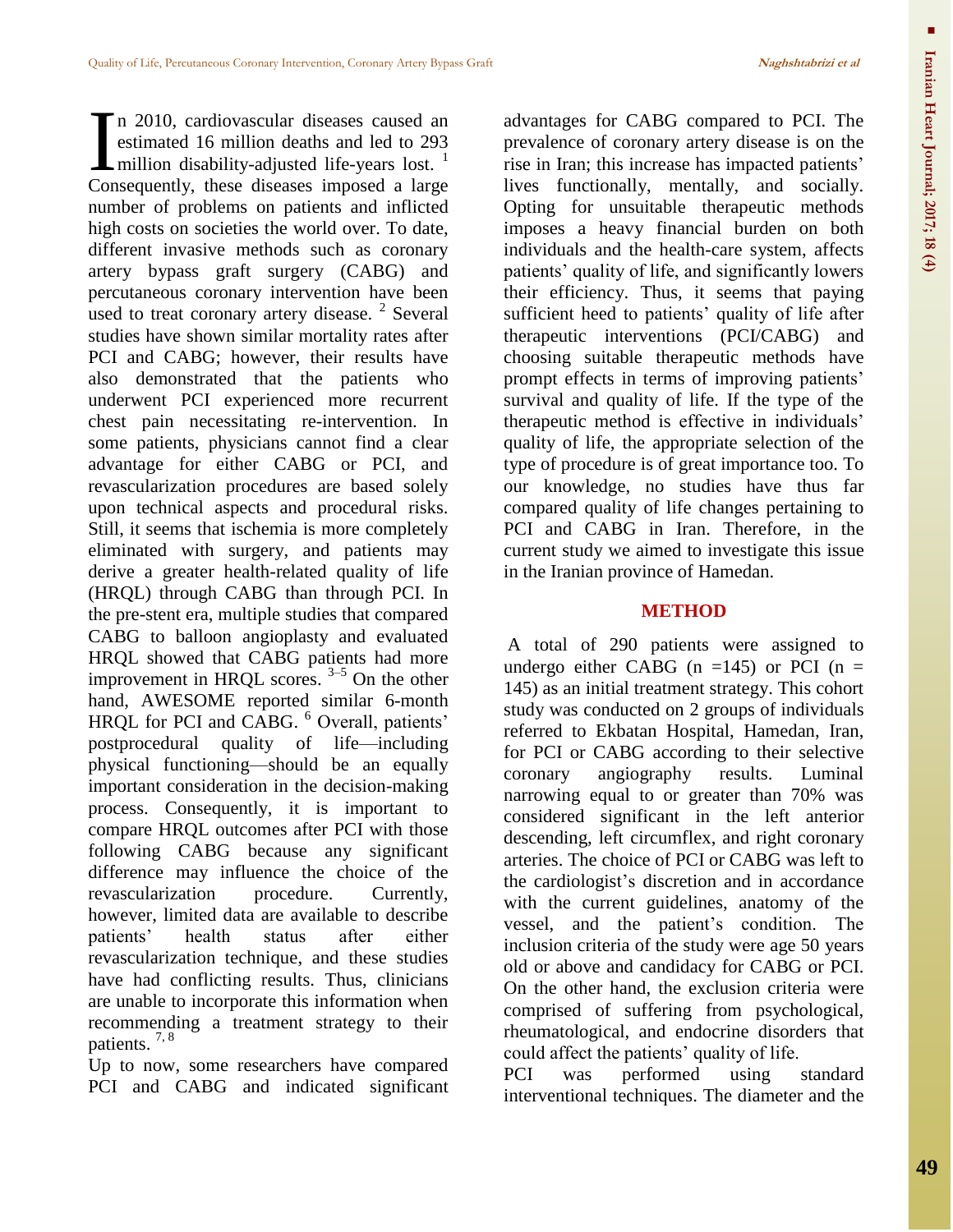length of the lesions were assessed by 2D quantitative coronary angiography. The size and type of the selected stents for each patient were at the discretion of the interventionist performing the procedure according to the latest guidelines of the European Society of Cardiology. In the patients undergoing CABG, the left internal mammary artery was inserted on the left anterior descending artery and, if needed, saphenous vein grafts were inserted on the left circumflex artery and the right coronary artery. First, median sternotomy was performed and the left internal mammary artery was harvested (pedicled graft) from the musculophrenic and superior epigastric arteries up to the upper margin of the first rib or higher. In some cases, saphenous veins were harvested from 1 or both legs. After systemic heparinization, aortic cannulae and 2-stage venous cannulae were introduced. Cardiopulmonary bypass was initiated using cardioplegia. Afterwards, the left internal mammary artery and the saphenous veins were anastomosed with 8-0 and 7-0 Prolene.

Prior to the commencement of the study, written informed consent was obtained from all the patients. General health status was measured in the study population using the 36- Item Short-Form Health Survey (SF-36). The SF-36 was derived from the General Health Survey of the Medical Outcomes Study by Stewart and colleagues <sup>9</sup> (1988). The SF-36 has been previously translated into Farsi, and its reliability (.87) and content validity (.85) have been assessed. 10–12 The SF-36 evaluates 8 dimensions of health: physical functioning, role limitations due to physical problems, bodily pain, vitality, general health perception, social function, role limitations due to emotional problems, and mental health. Scores for each subscale range from 0 to 100, with higher scores indicating a better health status. Furthermore, the SF-36 provides 2 summary scales for overall physical and mental health with a mean of 50 and a standard deviation of 10. (Higher scores indicate a better health

status.) The SF-36 is one of the most widely used measures of HRQL, and it has sensitivity to important treatment outcomes in a variety of patient populations.<sup>9</sup>

This questionnaire was completed by our 2 study groups before the therapeutic procedure to make an assessment of the patients' quality of life before the procedures possible. The patients' phone numbers and addresses were recorded, as well. After 6 and 12 months, the SF-36 questionnaire was completed by the patients. The patients' quality of life was evaluated based on a scoring system.

All the analyses were performed using SPSS. The baseline characteristics were compared between the 2 groups using the T-test for the continuous variables and the  $\chi^2$  test for the categorical variables. For the primary analysis, the mean quality-of-life scores were compared between the 2 groups at each time point by means of the analysis of covariance in order to adjust for the baseline scores. All tests of statistical significance were 2-tailed. A *P* value less than 0.05 was considered statistically significant.

#### **RESULTS**

This study was conducted on patients assigned to 2 equal groups undergoing CABG or PCI. The baseline characteristics of the respondents are compared between the PCI and CABG surgery cohorts in Table 1.

| <b>Characteristic</b> | <b>PCI</b><br>$(n=145)$ | <b>CABG</b><br>$(n=145)$ | P         |
|-----------------------|-------------------------|--------------------------|-----------|
| Age $(y)$             | $61.2 \pm 8.7$          | $63.00 \pm 9.4$          | <b>NS</b> |
| Male sex (%)          | 64.1                    | 66.2                     | <b>NS</b> |
| Hypertension (%)      | 57.2                    | 69.7                     | .03       |
| Diabetes mellitus (%) | 22.1                    | 23.4                     | <b>NS</b> |
| Hyperlipidemia (%)    | 26.2                    | 20.7                     | <b>NS</b> |
| Cigarette smoking (%) | 33.1                    | 35.9                     | <b>NS</b> |
| BMI(Mean± SD)         | $24.9 \pm 3.3$          | $26.2 \pm 2.7$           | .004      |

**Table 1.** Baseline characteristics and major risk factors of the patients

PCI, Percutaneous coronary intervention; CABG, Coronary artery bypass graft surgery; BMI, Body mass index

The mean age of the study population was 62 years and 64.8% were men. At baseline, both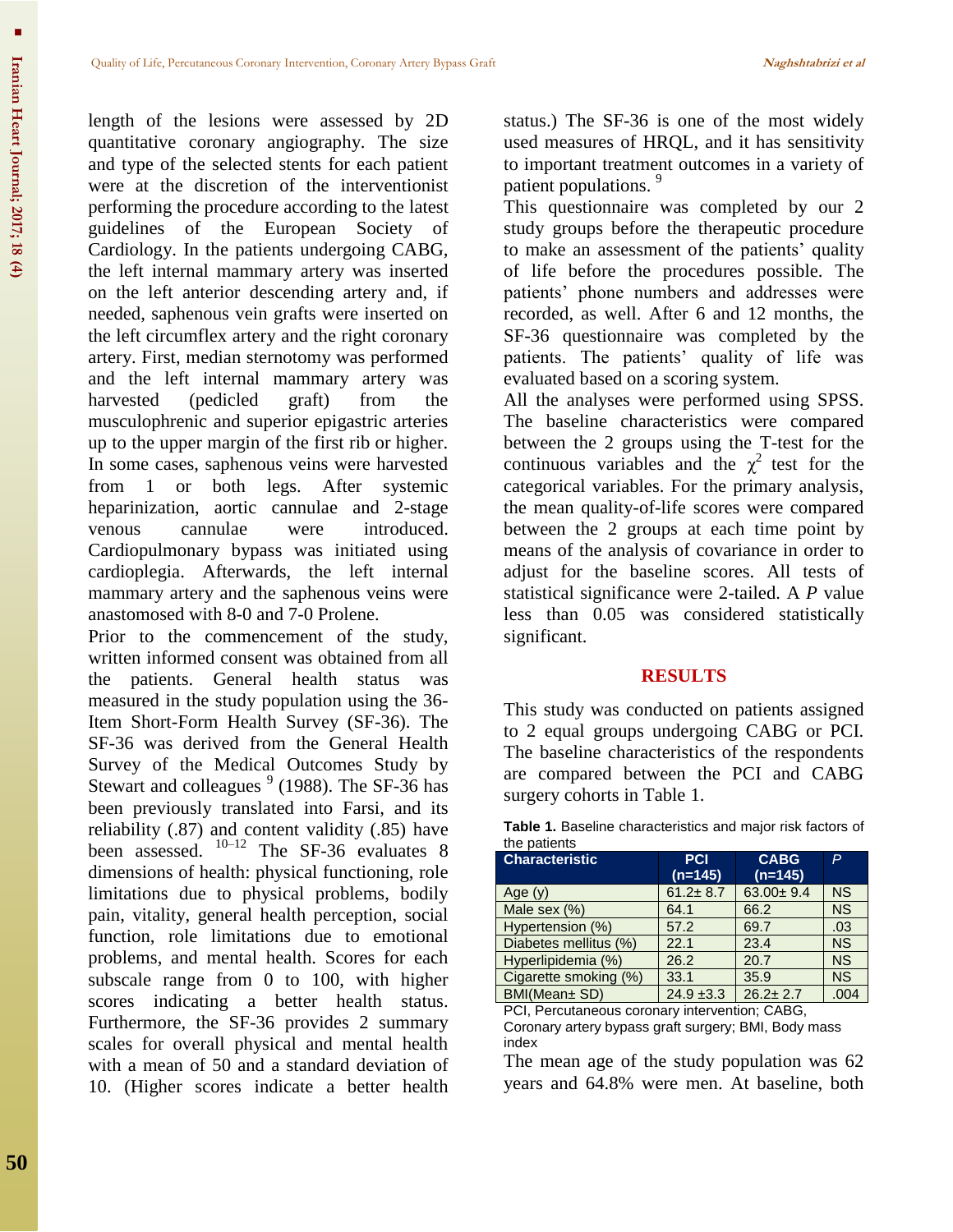groups of patients reported significant health status limitations attributable to coronary artery disease. There were no significant differences in the demographics and major risk factors between the PCI and CABG groups. Nonetheless, the body mass index and hypertension were significantly different between the 2 groups.

The results showed no significant relationship between age, sex, cigarette smoking, diabetes, hyperlipidemia, high-density lipoprotein level, and quality of life  $(P > 0.05)$ . Thus, these variables had no significant impacts, although quality of life and hypertension had a significant relationship ( $P = 0.03$ ).

The unadjusted physical and mental health status outcomes are compared between the PCI

and CABG groups in Table 2. The physical or mental health status outcomes were not significantly different between the PCI and CABG cohorts. There were no significant differences in the physical component summary or the mental component summary scores vis-àvis age, sex, smoking, diabetes, hyperlipidemia, and hypertension in the subgroup analyses.

At 6 months, the scores on the physical and mental component summary were higher in the PCI group than in the CABG group  $(P < 0.001$ for all comparisons).

The scores on the quality-of-life subscale were higher in the PCI group than in the CABG group at 6 and 12 months; nonetheless, the differences were less considerable after 12 months than at 6 months (Table 2).

| Table 2. Adjusted effects of CABG versus PCI on the disease-specific and general measures of |  |
|----------------------------------------------------------------------------------------------|--|
| health status according to longitudinal analysis *                                           |  |

| health status according to longitudinal analysis * |                                    |           |                                         |         |                                       |         |  |  |  |  |
|----------------------------------------------------|------------------------------------|-----------|-----------------------------------------|---------|---------------------------------------|---------|--|--|--|--|
| SF-36 Scales<br><b>Physical-Health Outcome</b>     | <b>Baseline</b>                    | P.        | <b>6 Months</b>                         | P       | <b>12 Months</b>                      | P       |  |  |  |  |
| <b>Physical functioning</b>                        | $-2.2$<br>$(-4.5 \text{ to } 0.0)$ | <b>NS</b> | $-22.3$<br>$(-36.73 \text{ to } -26.7)$ | < 0.001 | $-14.3$<br>$(-16.7 to -11.9)$         | < 0.001 |  |  |  |  |
| <b>Role-physical</b>                               | $-1.9$<br>$(-4.3 \text{ to } 0.5)$ | <b>NS</b> | $-31.2$<br>$(-24.8 \text{ to } -20.0)$  | < 0.001 | $-10.8$<br>$(-12.9 \text{ to } -8.7)$ | < 0.001 |  |  |  |  |
| <b>Bodily pain</b>                                 | 2.1<br>$(0.2 \text{ to } 4.4)$     | <b>NS</b> | $-25.3$<br>$(-26.8 \text{ to} -21.5)$   | < 0.001 | $-11.5$<br>$(-14.4 \text{ to } -8.7)$ | < 0.001 |  |  |  |  |
| <b>General health</b>                              | $-1.4$<br>$(-3.2 \text{ to } 0.4)$ | <b>NS</b> | $-13.8$<br>(-27.9 to -22.8)             | < 0.001 | $-5.4$<br>$(-7.3 \text{ to } -3.5)$   | < 0.001 |  |  |  |  |
| <b>Physical component summary</b>                  | $-2.0$<br>$(-5.1 \text{ to } 1.1)$ | <b>NS</b> | $-10.2$<br>$(-12.0 \text{ to } -8.3)$   | < 0.001 | $-7.7$<br>$(-8.6 \text{ to } -6.8)$   | < 0.001 |  |  |  |  |
| <b>Mental health outcome</b>                       |                                    |           |                                         |         |                                       |         |  |  |  |  |
| <b>Vitality</b>                                    | 0.6<br>(-1.4 to 2.5)               | <b>NS</b> | $-10.8$<br>$(-12.9 \text{ to } -8.7)$   | < 0.001 | $-3.3$<br>(−4.7 to −1.9)              | < 0.001 |  |  |  |  |
| <b>Social functioning</b>                          | 0.8<br>$(-1.3 \text{ to } 3.0)$    | <b>NS</b> | $-24.0$<br>$(-26.8 \text{ to } -21.5)$  | < 0.001 | $-5.0$<br>$(-7.3 \text{ to } -2.7)$   | < 0.001 |  |  |  |  |
| <b>Role-emotional</b>                              | $-1.9$<br>$(-4.3 \text{ to } 0.5)$ | <b>NS</b> | $-12.6$<br>$(-14.7 \text{ to } -10.6)$  | < 0.001 | $-4.0$<br>$(-6.7 \text{ to } -1.4)$   | < 0.001 |  |  |  |  |
| <b>Mental health</b>                               | $-0.4$<br>$(-1.9 \text{ to } 1.1)$ | <b>NS</b> | $-12.1$<br>$(-14.6 \text{ to } -9.7)$   | < 0.001 | $-5.4$<br>$(-7.3 \text{ to } -3.5)$   | < 0.001 |  |  |  |  |
| <b>Mental component summary</b>                    | $-0.4$<br>$(-1.3 \text{ to } 0.5)$ | <b>NS</b> | $-9.4$<br>$(-13.0 \text{ to } -5.9)$    | < 0.001 | $-3.2$<br>$(-4.3 \text{ to } -2.1)$   | < 0.001 |  |  |  |  |

NS, Not significant

According to Table 2, quality of life in the individuals who underwent PCI was more desirable. Random-effect growth-curve models were used to analyze the treatment effects, which are stated in the above table as adjusted differences with 95% confidence intervals in parentheses. Positive values indicate a better health status with CABG, and negative values indicate a better health status with PCI.

### **DISCUSSION**

The current study evaluated quality of life in 2 groups of patients who underwent PCI or CABG using the SF-36 questionnaire before and after the procedures. Based on the study results, quality of life was better in the PCI group than in the CABG group.

п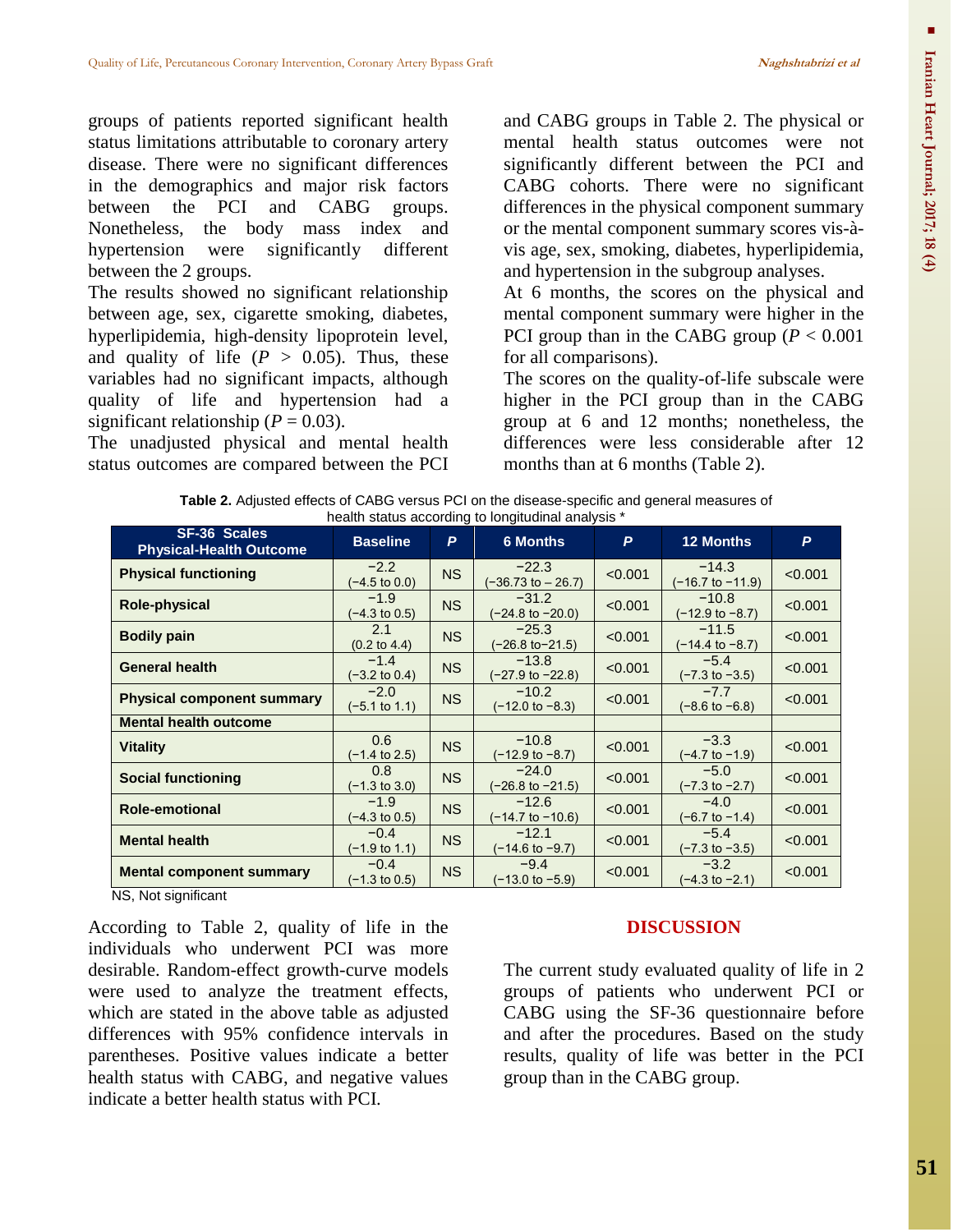Cohen et al  $^{13}$  evaluated quality of life in 1800 patients (897 patients who underwent CABG and 903 patients who underwent PCI). HRQL was assessed at baseline and at 1, 6, and 12 months using a self-assessment questionnaire (SAQ) and the SF-36. The primary end point was the score of the angina-frequency subscale of the SAQ, on which, the scores ranged from 0 to 100—with higher scores indicating a better health status. Based on the results, the proportion of the patients who were free from angina was similar in the 2 groups at 1 month and 6 months, whereas it was higher in the CABG group than in the PCI group at 12 months (76.3% vs 71.6%; *P* = 0.05). The scores of all the other SAQ and SF-36 subscales were either higher in the PCI group (mainly at 1 month) or were similar in the 2 groups throughout the follow-up period. The results of that study chime in with the results of our study.

Borkon et al <sup>14</sup> analyzed and compared patients' health status after PCI and CABG using a SAQ. In that study, the SAQ was administered before the procedures monthly for 6 months and then at 1 year. Over the 12-month follow-up period, health status improved to a greater extent for the CABG patients than for the PCI ones primarily due to the adverse influence of restenosis after PCI. Moreover, 83% of the patients who underwent PCI received stents and the rest received balloon angioplasty alone. It should be mentioned that the drug-eluting stents were not marketed at that time. These were the main differences between that study and the present one.

Furthermore, Arnold et al <sup>15</sup> studied patients with 3-vessel or left main coronary artery disease who were randomized to CABG or PCI with paclitaxel-eluting stents. Health status was assessed at baseline and at 1, 6, and 12 months using a SAQ and the Medical Outcomes Study Short-Form General Health Survey. In addition, the association between repeated revascularization and health status during the follow-up period was assessed using

longitudinal models. Among the patients with multi-vessel coronary artery disease treated with PCI or CABG, the occurrence of repeated revascularization during the follow-up period did not fully explain the anti-anginal benefit of CABG in the overall population. The authors concluded that the differential association between repeated revascularization and anginal status, according to the type of the initial revascularization procedure, suggested that this end point should play a limited role in any direct comparison of the 2 treatment strategies. In the current study, only quality of life was taken into account, whereas some other points such as the need for new revascularization and level of angina relapse were considered in the aforementioned research.

In another study carried out by Rittger et al  $16$ on 300 patients, 56 out of the 95 (59%) PCI patients were at most 75 years old and 39 (44%) patients were older than 75 years. On the other hand, 155 out of the 205 patients (76%) in the CABG group were at most 75 years old and 50 (24%) patients were older than 75 years. Indeed, the mean follow-up time was  $312 \pm$ 226 days in the PCI group and  $377 \pm 286$  days in the CABG group. The results showed no significant difference among the 4 groups regarding the rates of death and myocardial infarction at the end of the follow-up. Additionally, the authors reported no significant difference between the study groups with respect to quality of life after 6 months. The method of patient selection in that study was completely different from that in the present study: Rittger and colleagues selected patients with significant left main stenosis, which was not an inclusion criterion in our investigation.

Van Domburg et al  $17$  performed a relatively unique study to evaluate HRQL in patients randomized to stenting versus CABG at baseline and at 1, 6, 12, and 36 months after revascularization using the SF-36 questionnaire. Both stenting and CABG resulted in significant improvement in HRQL and anginal status. Although there was a trend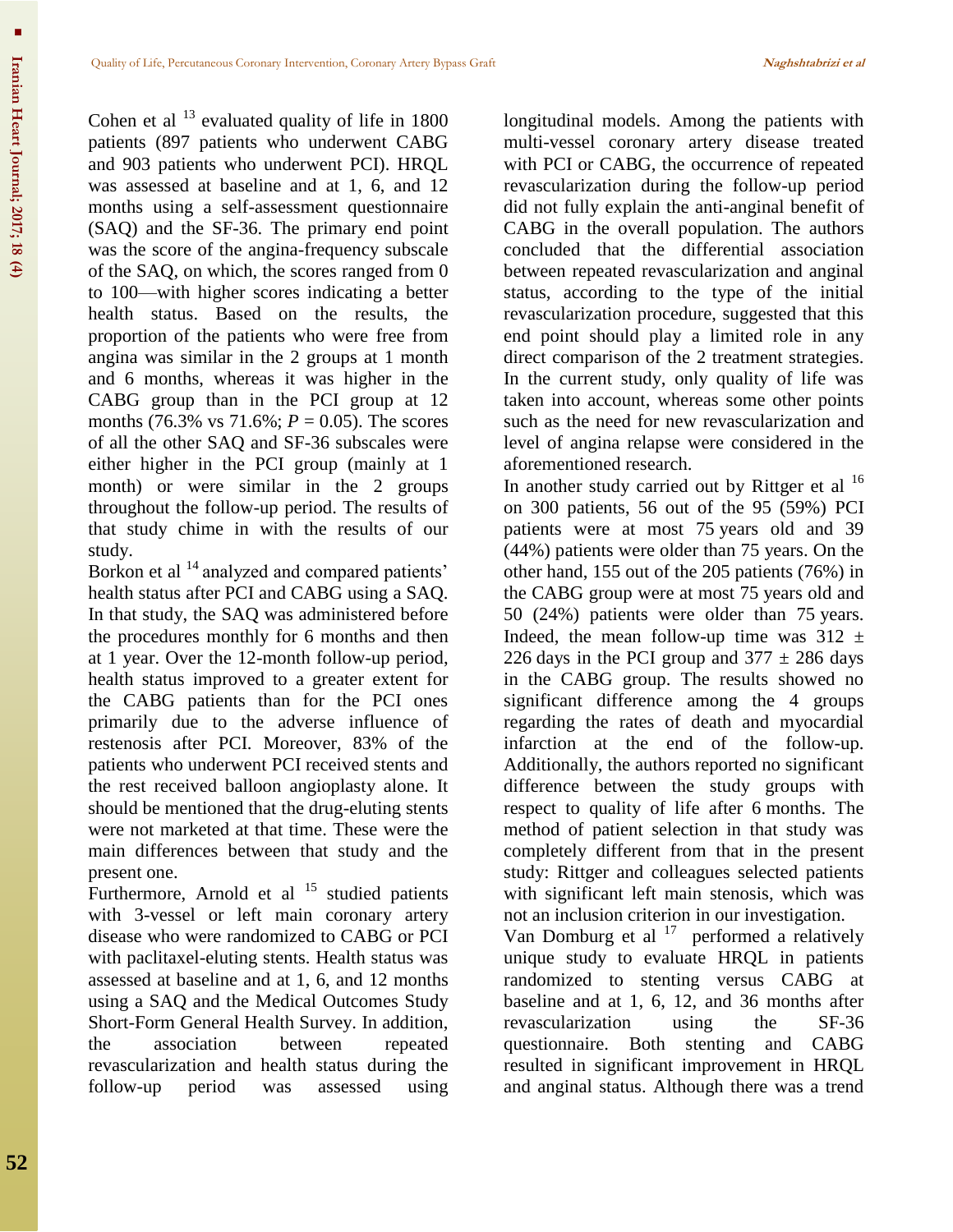for a better HRQL after CABG up to 1 year, the disparity between the 2 procedures decreased in the long run. Most of the differences between the 2 procedures were attributed to repeated interventions in the stent group; 19% of the stent patients versus 13% of the CABG patients (*P* <0.0001) had undergone a repeated intervention at 3 years. In that study, the follow-up period was longer than that in the current study. Additionally, our study did not evaluate the need for repeated intervention but disclosed a better quality of life in the PCI group at 1 year's follow-up.

In the research by Bonaros et al,  $^{18}$  56 out of the 120 patients who had received robotically assisted CABG were operated on using standard sternotomy. These patients were compared to 55 patients who had undergone totally endoscopic coronary artery bypass grafting (TECAB) and 9 TECAB patients who required conversion to conventional sternotomy. Quality of life was evaluated using the SF-36 and a standardized questionnaire before and 1, 3, and 6 months after the procedure. According to the results, TECAB using robotic technology conferred improvement in physical health, shorter hospital length of stay, and more rapid restoration of daily activities. Moreover, conversion from TECAB to sternotomy did not impair quality of life compared to primary sternotomy. Although that study did not compare quality of life between CABG and PCI patients, it showed better results with the less invasive procedure.

## **CONCLUSIONS**

In the current study, quality of life was evaluated in 2 groups of patients undergoing PCI or CABG in Ekbatan Hospital using the SF-36 questionnaire at baseline and then at 6 months and 12 months after the procedures. The study questionnaire assessed physical functioning, role-physical, bodily pain, general health, vitality, social functioning, roleemotional, and mental health. The results

indicated that the condition of the PCI group was better than that of the CABG group within 6 and 12 months after the procedures.

**Conflict of Interest:** Authors have no conflict of interest to declare.

## **Acknowledgements**

This study was adapted from an MD thesis at Hamadan University of Medical Sciences.

### **REFERENCES**

- **1.** [Mathers](https://scholar.google.com/citations?user=qlhV1WcAAAAJ&hl=en&oi=sra) C, World Health Organization, "The Global Burden of Disease: 2004 update," 2004 Updat., 2008, p. 146. https://books.google.com/booksWorld+Health+ Organization, Global +Burden +of+ Disease:  $+2004+update$
- **2.** Mann D L, Zipes D P ,Libby P, and Bonow R., Braunwald's Heart Disease: A Textbook of Cardiovascular Medicine, Tenth. Philadelphia: Elsevier, 2015;p 115-119.
- **3.** https://books.google.com/books, Braunwald Heart Disease A Textbook ofCardiovascular Medicine, Tenth. Philadelphia: Elsevier, Rosenheck R A, Perkins D O, Keefe R S, Davis S M, Davis C E, Lebowitz B D, and Severe J, "Effect of PCI on Quality of Life in Patients with Stable Coronary Disease," New Engl. J., 2005; 359(7) :pp 1209–1223.
- **4.** Weintraub W S, Spertus J A, Kolm P, Maron D J, Zhang Z, Jurkovitz C , Zhang W, Hartigan P. M, Lewis C, Veledar E, Bowen J, Dunbar S B, Deaton C, Kaufman S, O'Rourke R A, Goeree R, Barnett P G, Teo K K, and Boden W E, "Effect of PCI on Quality of Life in Patients with Stable Coronary Disease," N Engl J Med. August 2008; 359:677-687. http://dx.doi.org /10.1056/NEJMoa072771, 2009.
- **5.** Raspovic K M. and Wukich D K. "Self-reported quality of life in patients with diabetes: a comparison of patients with and without Charcot neuroarthropathy.," Foot ankle Int. 2014 ; 35( 3): pp. 195–200.
- **6.** Rumsfeld J S, Magid D J, Plomondon M E, Sacks J, Henderson W, Hlatky M, Sethi G, and Morrison D A. "Health-related quality of life